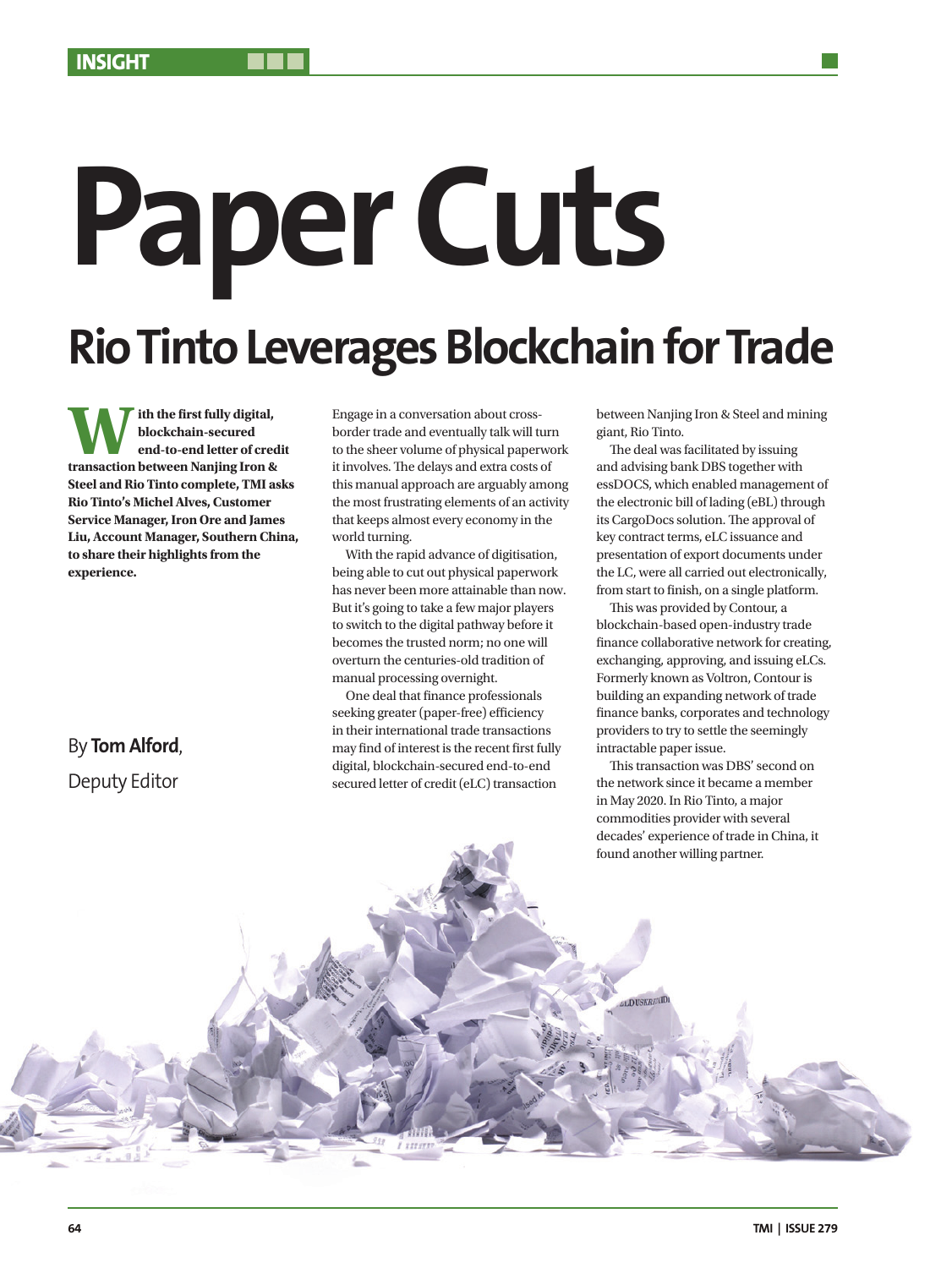Traditional paper documentation had often created challenges for the company. Where Chinese national holidays bisected deal completions, for example, document delivery and payment settlement delays would occur, notes Liu. "We started looking a few years ago for more efficient ways of facilitating all these processes, examining closely the market for electronic documentation transfer and settlement solutions, and third-party platforms."

Contour's deployment of Corda blockchain technology within its architecture is described by Liu as a "representation of the future". With security assured, and the platform provider's rising profile in Asia, he says Rio Tinto saw a new opportunity to work on trade process optimisation with its own customers – many of which, he notes, are similarly "open to finding new, more efficient solutions".

Work with Contour began in earnest in 2018, says Alves. The first two attempts at using the platform were with a Singaporebased client. As an early-stage development, Alves felt there was room for improvement; Contour was listening and the latest trade with Nanjing benefited from a number of platform advancements giving "a much better experience".

As part of Rio Tinto's trading process, the digital LC had to be augmented with an eBL. The company suggested that Contour extended its platform to cover eBLs. But knowing this would take significant effort to co-ordinate with the relevant partners, an alternative suggestion was to build a partnership with an existing provider.

Again, Contour took this feedback on board, and with assistance offered by the Rio Tinto team it formed a partnership with essDOCS, integrating the latter's CargoDocs eBL solution (Contour has since also integrated with the Bolero e-trade administration platform). "That was a huge value-add to the trading process," comments Alves. "But we also needed to talk to our customers, especially in China, to see if there was now a similar level of perceived value."

# **Developing solution**

Although having validated the platform through its initial trials in Singapore, Rio Tinto's China-based trade also needed to be validated. Fortunately, Nanjing expressed interest from the outset. The Rio Tinto team connected all parties, including the "very supportive" DBS, which appeared to Alves as being "one of the most engaged" with the Contour concept, despite having also embarked on its own journey in this respect.

"It has required a lot of co-ordination, even within Rio Tinto, to bring various parties in the trade environment together, to engage and motivate them," he notes. The integration of essDOCS with Contour in particular brought the Rio Tinto team closer into the discussions, contributing significantly to the end product.

Contour has purposefully developed an open architecture, enabling many more stakeholders to connect. This work is ongoing. Even Rio Tinto is yet to integrate its enterprise resource planning (ERP) and other back-office systems to the Contour environment. Without that integration it still requires some human intervention, with invoices being issued and uploaded manually to the platform. "In the future, we will do this through application programming interfaces," comments Alves.

When this happens, back-office integration with Contour will necessarily include a range of banking platforms, if volume issuance of eLCs on the network is to take place. The likelihood of such a development rests on Contour being able to recruit more participants. "They have a lot of support from us, the banks and shareholders, and they are getting more traction among corporates; they just have to surf the wave now," observes Alves.

### **Reasons to be cheerful**

With Rio Tinto having made the leap into electronic documentary trade, "delivery of a better service to our customers was always expected", says Alves. It certainly beats paper. With its largest customers based in China, but many using banks in Hong Kong or Singapore (and sometimes requiring back-to-back LCs to support a single transaction), paper-inflicted cost, time and risk is often added to the process, especially when shipped goods reach port before the documentation.

By taking paperwork out of the equation, turnaround times will improve

# $66$

*With the rapid advance of digitisation, being able to cut out physical paperwork has never been more attainable than now.* 



# **Account Manager, Rio Tinto Iron Ore China team**

In his role in the Iron Ore China Team Liu focuses on providing the best customer service to Chinese mills and customers in China's Northern and Southern regions. Liu has been with Rio Tinto since 2008 and has managed a wide variety of activities including contract execution, document operation, coordination on tonnage allocation, logistics and customer relationship management. Liu worked in the shipping and logistics industry for 6 years prior to joining Rio Tinto.